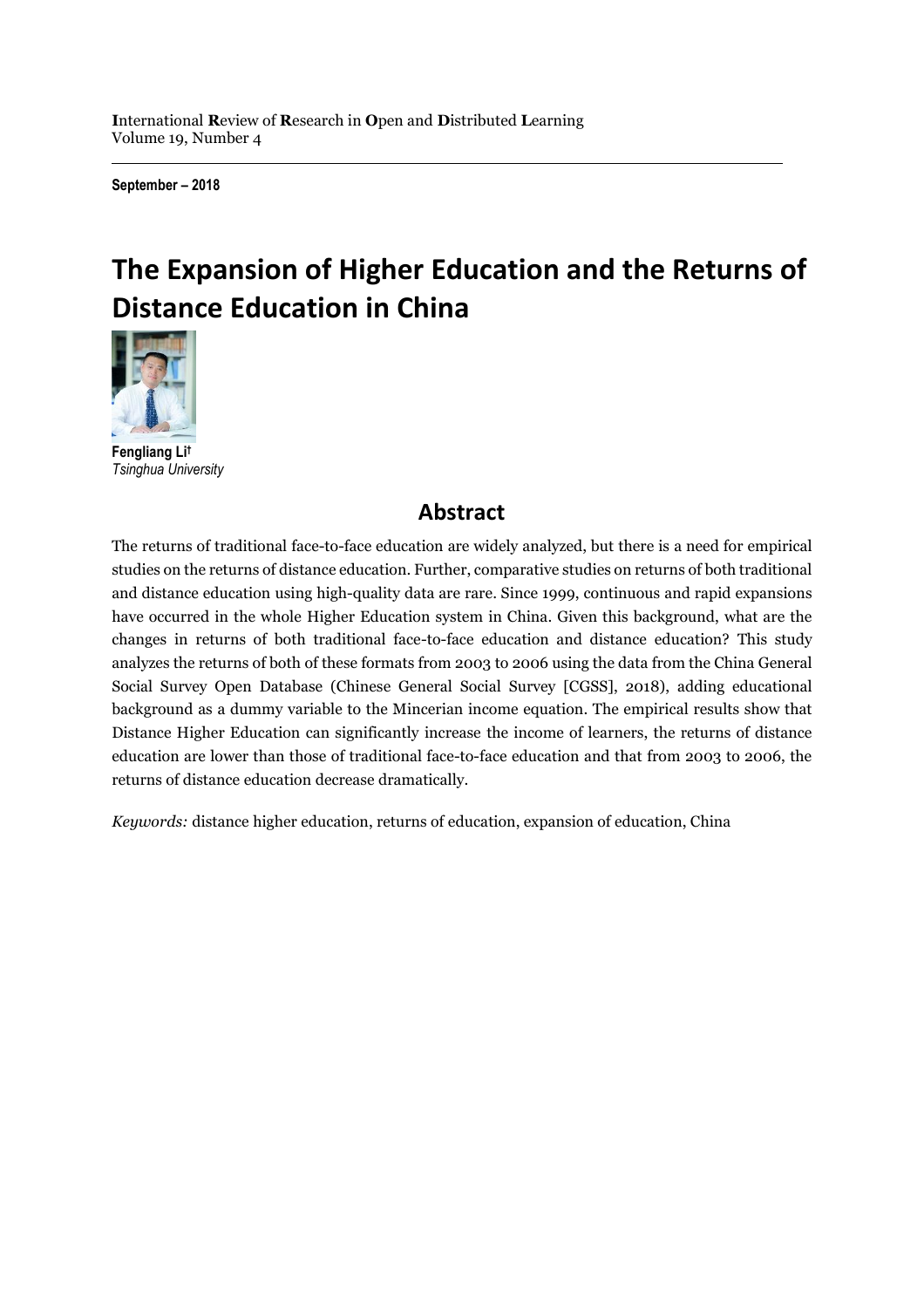### **Introduction**

Human capital theory sees education as an investment in human capital and regards that education can bring economic benefits to learners as well as promote national economic growth (Becker, 1964; Schultz, 1961). Since the 1950s there have been many studies on the private benefits of education, covering almost every nation and area (Daly, Lewis, Lewis, & Heaslip, 2015; Hartog & Gerritsen, 2016; Heckman, Lochner, & Todd, 2003; Psacharopoulos & Patrinos, 2004). These studies test the statement in human capital theory that education improves individual productivity. Further, private returns of education have become a main factor for individuals and families to make decisions in education investment. For example, comparing the returns of education and returns of other forms of capital investment can indicate whether education is a worthy investment (Psacharopoulos & Patrinos, 2004).

There are two prevalent methods for measuring the private returns of education (Psacharopoulos & Patrinos, 2004). One is the Mincerian rate of return, namely marginal returns to education, which reflects the increased benefit caused by one more year of education. The other method for measuring private returns of education is the internal rate of return, which calculates the discount rate that equalizes the real costs of education during the period of study to the real gains made as a consequence of this study period. Due to the availability of the cost data, most empirical studies estimate the Mincerian rate of return to education.

One important reason for establishing distance education institutes and providing distance education programs is to promote the development and investment of human capital. There is enough evidence which shows that distance education can improve professional skills and promote learners' employment in both developed countries and developing countries (Azeiteiro, Bacelar-Nicolaua, Caetano, & Caeiro, 2015; Siaciwena, 2008). Distance education, with face-to-face schooling, has become an important subsystem of the whole educational system. However, the studies of private returns of education still focus on traditional schooling and training. There are few empirical studies into the private returns of distance education. Although there are many studies on the costs of distance education, there are relatively fewer studies on the benefits or returns of distance education (Bramble & Panda, 2008; Moore, 2013; Rumble, 2001, 2004). The content of two books illustrates this point, namely Rumble's (2004) book titled *Papers and Debates on the Economics and Costs of Distance and Online Learning* and Bramble and Panda's (2008) book titled *Economics of Distance and Online Learning*. Both books contain many chapters on the costs of distance education but only two chapters focus on the benefits. Although some scholars have discussed the benefits (Bartolic-Zlomislic & Bates, 1999a, 1999b; Bates, 1995; Cukier, 1997; Hülsmann, 1997), empirical studies are lacking, as most of the existing studies do not measure the real benefits or returns of distance education. They lack in comparing the real income between those who have received distance education and those who have not received distance education. This situation is not in accordance with the current development of distance education, since the differences of real income after receiving distance education will be a good index for learners to decide whether to invest in distance education.

There are three empirical studies on the returns of distance education, all based on distance education in Mainland China. Li, Xia, Zhao, and Zhang (2009), Ni, Xu, Liang, and Zhu (2011), and Zheng, Chen, and Zhang (2009) reached similar conclusions that distance education can bring positive economic benefits.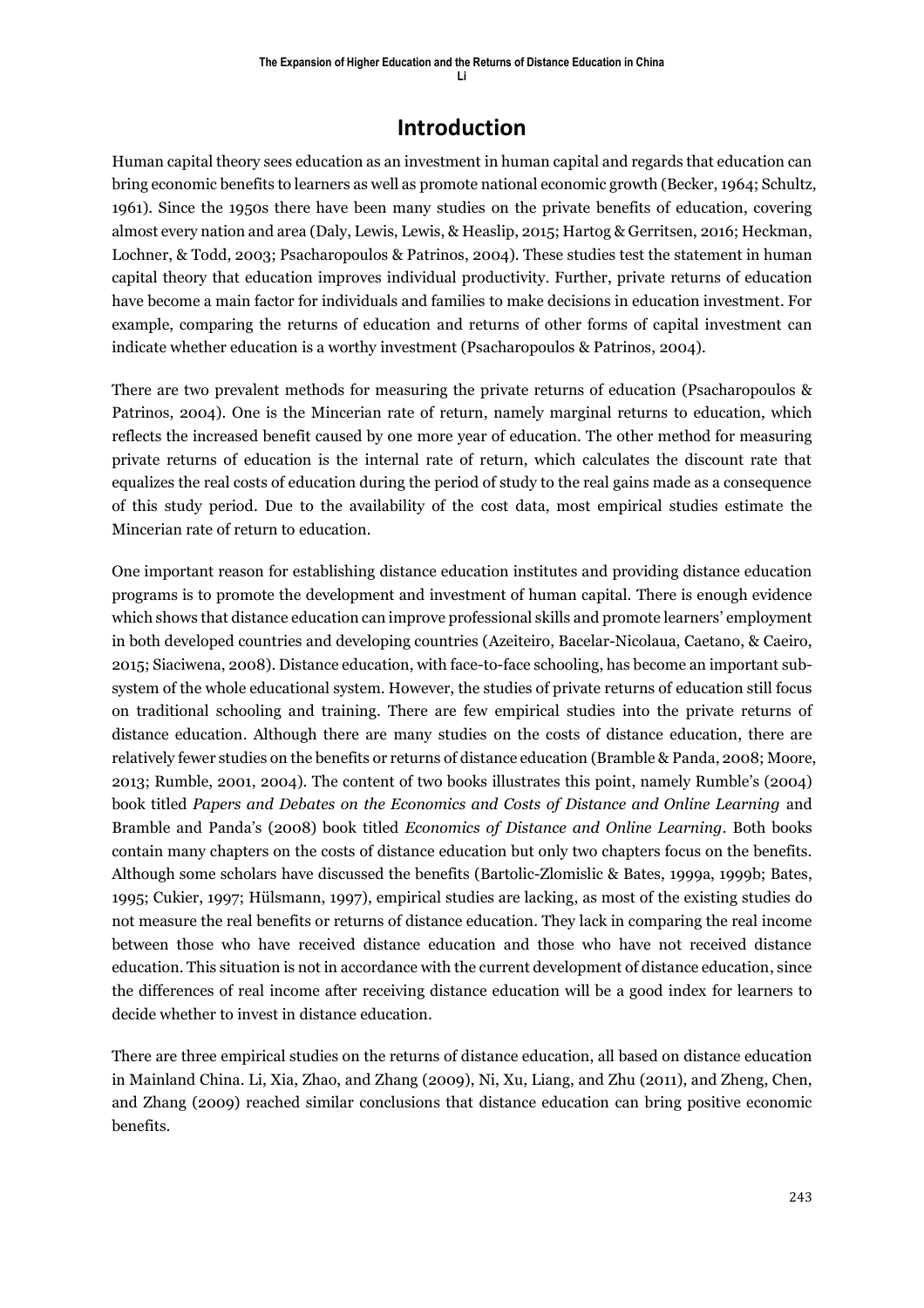These three studies used the Mincerian income equation to estimate the return of distance education according to a learner's income, educational background, and working experience (Li, Xia, Zhao, & Zhang, 2009; Ni, Xu, Liang, & Zhu, 2011; Zheng, Chen, & Zhang, 2009). All three studies, however, have the same three shortcomings. First, the sample cases are in-school learners in distance education institutes and the data are not the real cross-section data, which thereby does not meet the assumption of the Mincerian income equation. Second, the sample cases are from one or two Distance Higher Education institutes, and there are problems with generalizability. Third, only sample cases from Distance Higher Education are used, which therefore does not provide a credible comparison. Thus, data of higher quality, wider coverage, and more representation needs to be studied.

Since 1999, the whole Higher Education system in China has been in continuous and rapid state of expansion (Li, Morgan, & Ding, 2008). The scale of this expansion is likely to lead to changes in the returns of education (Psacharopoulos & Patrinos, 2004). Thus, with the expansion, what are the changes of returns of Distance Higher Education? This is important information that individuals and institutions should know.

Given these considerations, this study uses representative data, with wide coverage and rigorous sampling methods to analyze the change trend of private returns of Distance Higher Education. Further, this study compares the changing trend of returns of Distance Higher Education and Traditional Higher Education. Hence this study aims to make two main contributions. First, it is the first study (to our knowledge) to use high-quality and representative data to estimate the private returns of Distance Higher Education. That is, it is the first to measure the real income benefits of distance education. As such it will improve academic understanding of distance education as human capital and promote the study of the economics of distance education. Second, under the background of Higher Education expansion, the study will uncover trends in the changing returns of Distance Higher Education. This has the potential to guide investments regarding distance education, and help institutes plan how to develop and implement programs.

The next section of this paper introduces the expansion of Higher Education in China and the development of Distance Higher Education. The third section introduces the research methods and data. The fourth section presents the empirical results. The fifth section discusses the findings, and the final section offers a brief conclusion.

# **Literature Review: The Expansion of Higher Education and the Development of Distance Higher Education in China**

At the beginning of the 1950s in Mainland China, distance education developed from correspondence education. In need of more high-quality human resources after the reform and opening up in 1978, Deng Xiaoping, who was the core of the "second generation" of Chinese leadership, put forward the idea that "planning for the development of modern educational instruments such as television and broadcast is an important way of rapidly developing China's education" (MOE, China, 1999). This initiated the establishment of Radio and Television Universities and the rapid growth of Distance Higher Education (MOE, China, 1999). From 1983, Radio and Television Universities started to enroll students from junior college education (Ding, 2001). By 1985, the number of junior college students attending Radio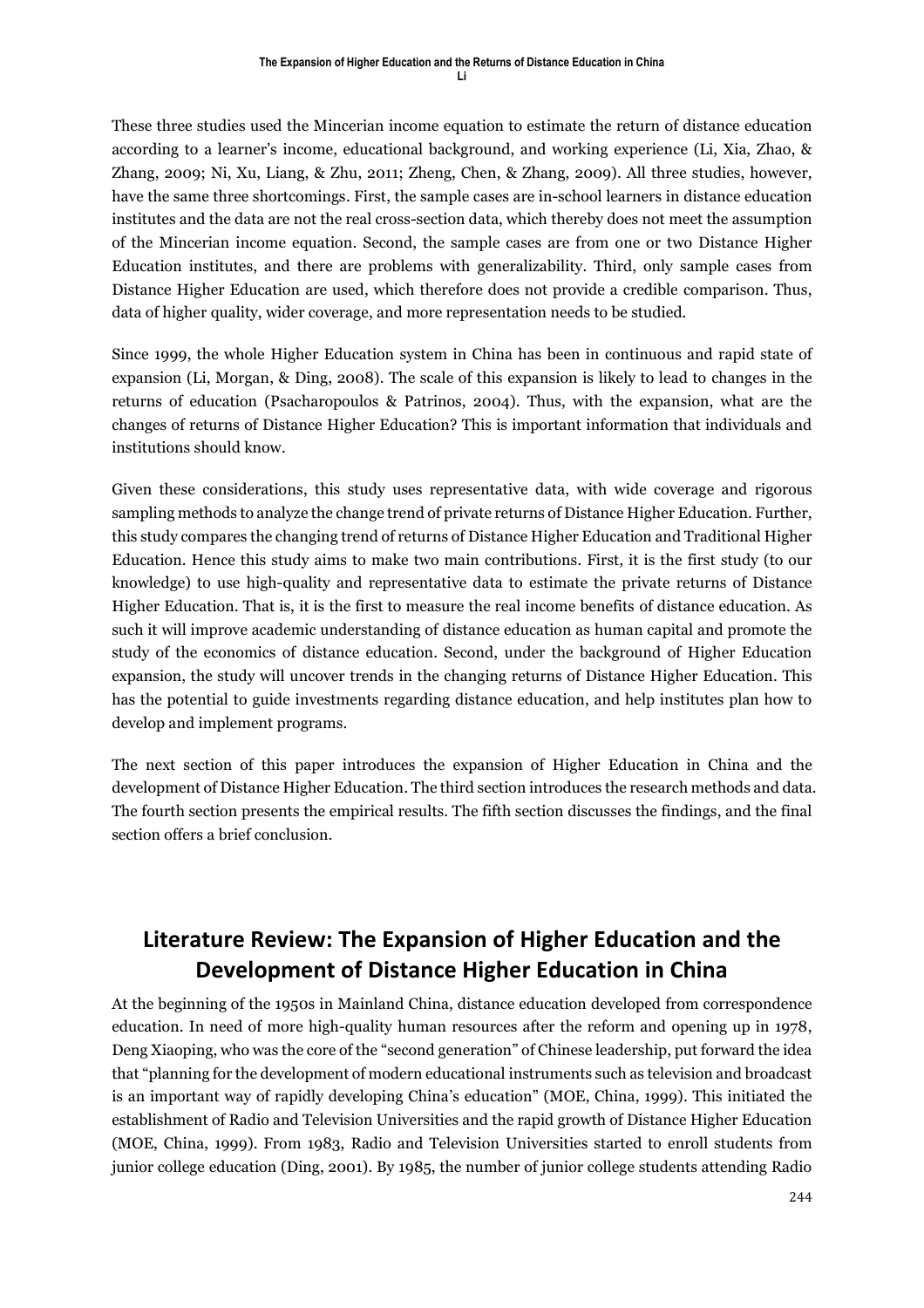and Television Universities reached 674,000, accounting for 40% of Higher Education students in China (Ding, 2001).

In 1999, the Chinese Government decided to expand Higher Education drastically, and in 2003, the enrolment ratio of Higher Education reached 17% (Li, Zhou, & Fan). According to Martin Trow's theory of Higher Education Massification (1973), Chinese Higher Education had thereby surpassed the 15% threshold for characterization as Mass Higher Education.

Since 1999 in China, the expansion of Higher Education included both Traditional and Distance Higher Education. In order to promote the expansion of Distance Higher Education in 1998, China's Ministry of Education decided to allow some traditional universities to provide Distance Higher Education, and further to permit Tsinghua University<sup>i</sup>, Zhejiang University, Beijing University of Posts and Telecommunications, and Hunan University to launch Distance Higher Education. In 2000, the Ministry of Education decided to take advantage of information network technology and infrastructure construction to further expand the traditional universities to launch distance education, and thirty more traditional universities were qualified to provide Distance Higher Education (Ding, 2001). Until 2008, the Ministry of Education qualified sixty-eight traditional universities to provide academic credentials education in the form of distance education (MOE, China, 2009). As a result of these reforms, the number of distance education students increased rapidly to 2,723,715 (MOE, China, 2009).

In 2011 the Ministry of Education eventually decided to establish the Open University of China based on Radio and Television Universities (Open University of China, 2016). The Open University of China engages in promoting education innovation, sharing high-quality education resources, and enhancing educational equity (http://en.ouchn.edu.cn/index.php/about-v2/new-style-university). In 2012, the number of registered students reached 3.59 million, including 1.05 million undergraduates, 2.54 million junior college students, 200,000 peasants, 100,000 soldiers, and 6,000 disabled students [\(http://en.ouchn.edu.cn/index.php/about-v2/new-style-university\)](http://en.ouchn.edu.cn/index.php/about-v2/new-style-university).

Today, China's Distance Higher Education system is mainly made up of the Open University of China (originally the Radio and Television University system) and the online education programs of traditional research universities. In addition, a few independent correspondence institutions also provide small-scale Distance Higher Education.

Given such background, what are the changes of the returns of Traditional Higher Education and Distance Higher Education? The following analyses will estimate the returns using the Mincerian income equation based on large-scale and high-quality individual cross-section data from different years.

# **Method and Data**

This study mainly uses the Mincerian income equation to estimate the returns of distance and traditional education. The Mincerian income equation was proposed by an economist, Jacob Mincer, one of the founders of human capital theory (Mincer, 1974) as: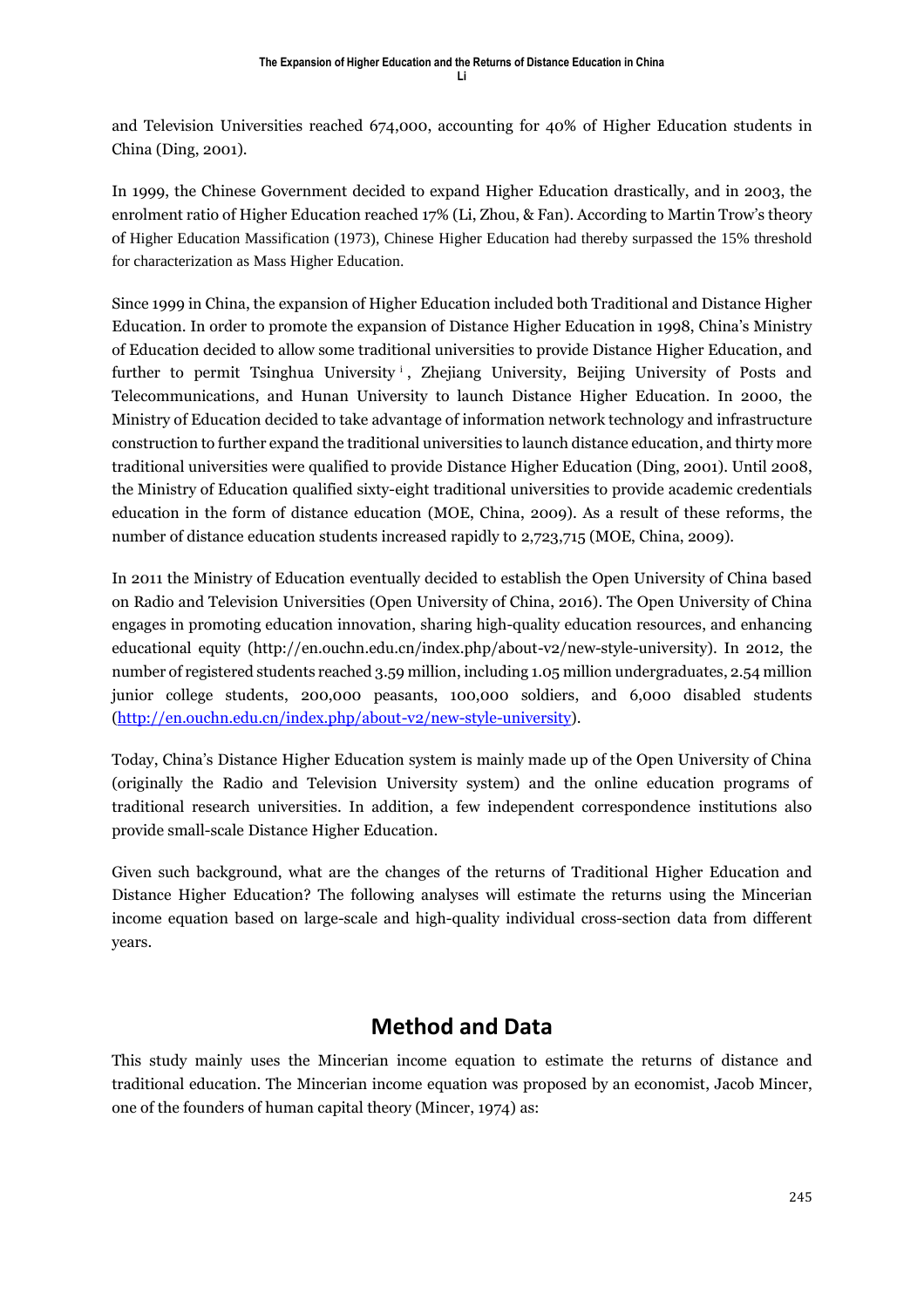$$
LnY = \alpha + \beta * S + \gamma_1 * EX + \gamma_2 * EX^2 + \xi
$$

*Figure 1.* In this, Y is individual's income, LnY is the natural logarithms of individual's income, α is a constant term, S is the years of schooling of individual, EX is the years of working experience of individual worker in the labour market, and ξ is the error term.

Calculating the partial derivative of the equation above gives:

$$
\beta = \frac{\partial \ln Y}{\partial S} = \frac{\partial Y / \partial S}{Y} \approx \frac{\Delta Y / Y}{\Delta S}
$$

*Figure 2.* In this,  $\beta$  is individual's increasing rate caused by one more year's education. In economic studies, β stands for the percentage increase of an individual worker's income by taking one more year of education, which is named Mincerian rate of return.

Some scholars add the educational degree instead of educational years as a dummy variable in the Mincerian income equation (Carnoy, 1995). With this formulation, the coefficient difference of the educational degree is used to estimate the increasing rate of the individual's income (Carnoy, 1995). This method can only get the approximate value of return of education, which is not exactly equal to the value calculated by the Mincerian income equation<sup>ii</sup>.

This study uses sample cases' income, educational background, and working years to estimate returns, by adding the dummy variables of educational degree to the standard Mincerian income equation.

All the data are from the China General Social Survey (CGSS; http://www.chinagss.org/). The first general social survey was conducted in China with the cooperation of the Sociology Department of Renmin University of China and the Social Research Center of Hong Kong University of Science and Technology. The survey adopts strict sampling technologies, and it is the first nationwide, comprehensive, continuous, and non-governmental social research survey, with 125 county units, 559 neighborhood committees, 5,900 interviewees, and 5,894 valid sample cases. Since 2005, the survey project team issued CGSS via Internet, and the data of CGSS in 2003 are public and free worldwide. The data of CGSS have gradually become public including the data of 2003, 2005, 2006, and 2008. The sampling of the year 2003, 2005, and 2006 are identical and there is a dramatic change in the sample size in 2008. In order to guarantee the comparability of the empirical results, this study uses the data in 2003, 2005, and 2006 for analyses.

In the studies by Zheng, Chen, and Zhang (2008), Li et al. (2009) and Ni et al. (2011), the data used includes only in-school Distance Higher Education learners. Compared with these studies, this study has an advantage that the data used includes adults of in-school learners and individuals in the labor market with various educational levels. In order to make the return of distance education more precise, this study analyzes only those individuals in the labor market.

Since the late 1970s, distance education in China has mainly focused on junior college education and undergraduate education, and rarely focused on post-graduate education (Li & Fu, 2015). Thus, Distance Higher Education is restricted to distance junior college and undergraduate education in this study. In order to estimate the return of Distance Higher Education, the laborers with the highest degree of senior secondary education should be the reference group. Therefore, the sample cases selected for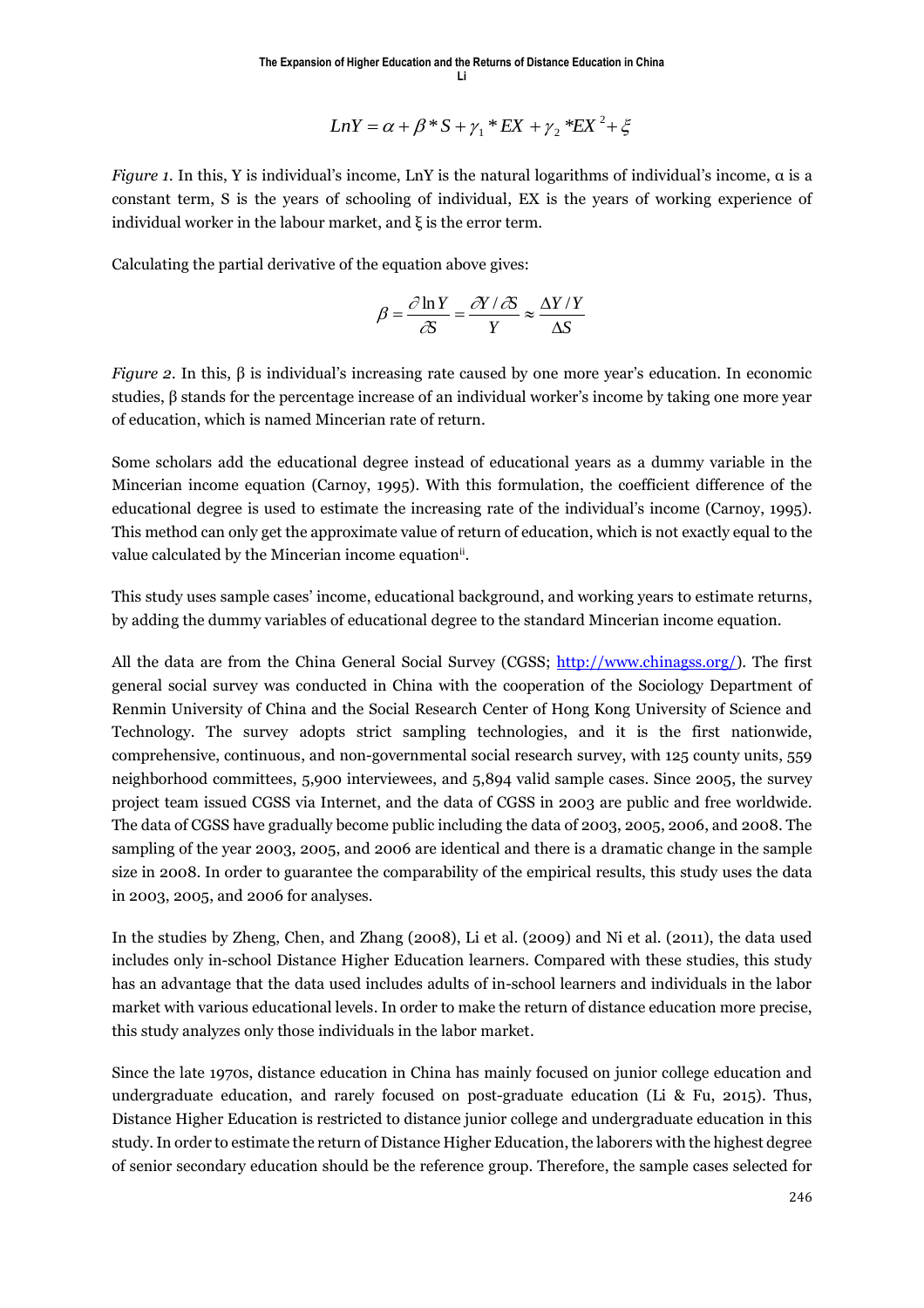this study were individual laborers with the educational level of senior secondary education, junior college education, and undergraduate education respectively.

Junior college education can be divided into full-time and part-time, similar to undergraduate education. In the SPSS data files provided by CGSS, "part-time" is defined as "The learners receive education from adult university, correspondence university, Radio and Television University. Most learners are still in the labor market and they take the courses in the evenings and weekends and faceto-face is not the main teaching method." Obviously, the "part-time" can be deemed as distance education.

#### Table 1

#### *Educational Backgrounds of Sample Cases*

| <b>Educational Background</b> | 2003 | 2005 | 2006 |
|-------------------------------|------|------|------|
| Senior secondary education    | 1362 | 1640 | 1284 |
| Distance college              | 364  | 243  | 271  |
| <b>Traditional college</b>    | 262  | 355  | 203  |
| Distance undergraduate        | 85   | 73   | 80   |
| Traditional undergraduate     | 204  | 209  | 176  |
| Total                         | 2277 | 2520 | 2014 |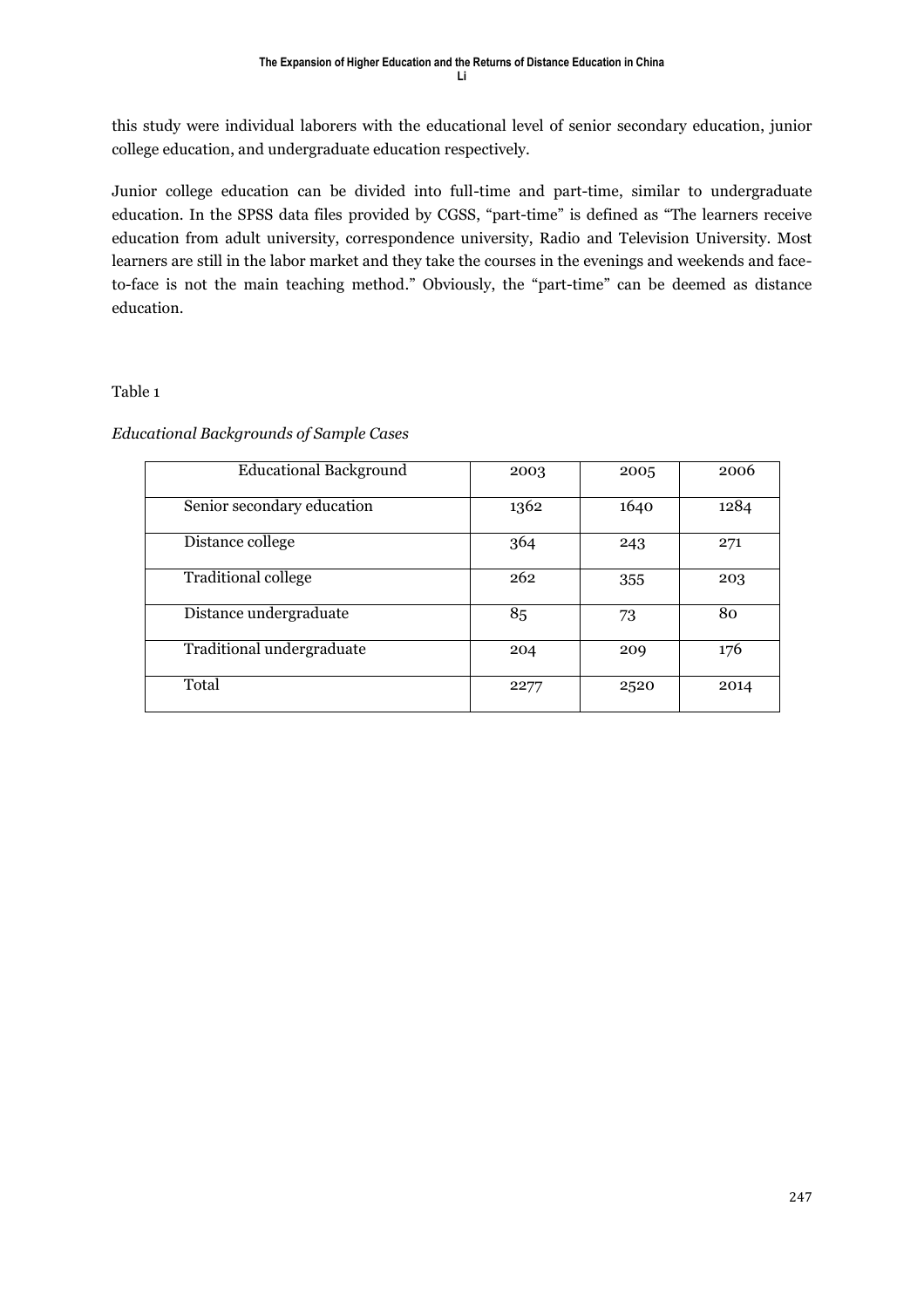#### Table 2

#### *The Simple Statistical Description of Variables*

|                           | 2003    |           | 2005    |           | 2006    |           |
|---------------------------|---------|-----------|---------|-----------|---------|-----------|
| Variables                 | Mean    | Standard  | Mean    | Standard  | Mean    | Standard  |
|                           |         | Deviation |         | Deviation |         | Deviation |
| Ln (income)               | 9.001   | 0.853     | 9.129   | 0.873     | 9.258   | 0.823     |
| Distance college          | 0.089   | 0.284     | 0.050   | 0.218     | 0.073   | 0.260     |
| Traditional college       | 0.064   | 0.244     | 0.073   | 0.260     | 0.055   | 0.227     |
| Distance undergraduate    | 0.021   | 0.142     | 0.015   | 0.121     | 0.021   | 0.145     |
| Traditional undergraduate | 0.050   | 0.217     | 0.043   | 0.202     | 0.047   | 0.212     |
| Working experience        | 24.954  | 12.702    | 26.640  | 15.124    | 24.821  | 13.592    |
| Working experience square | 783.989 | 685.149   | 938.396 | 911.329   | 800.786 | 719.777   |
| $\mathbf N$               |         | 2277      |         | 2520      |         | 2014      |

The sample cases can be categorized into five kinds, including senior secondary education, distance college, face-to-face/traditional college, distance undergraduate, and face-to-face/traditional undergraduate. The sample cases with no information of annual income and working experience are excluded. Table 1 shows the distribution of the educational background of the sample cases.

The study deems those with senior secondary education as the reference group, and the other four educational levels as the dummy variables added to the Mincerian income equation. Table 2 is the simple statistical description of various variables.

# **Empirical Results**

Table 3 depicts the regression of the Mincerian income equation in each year. Figure 3 shows the tendency of returns of distance education and traditional education of different educational levels from 2003 to 2006.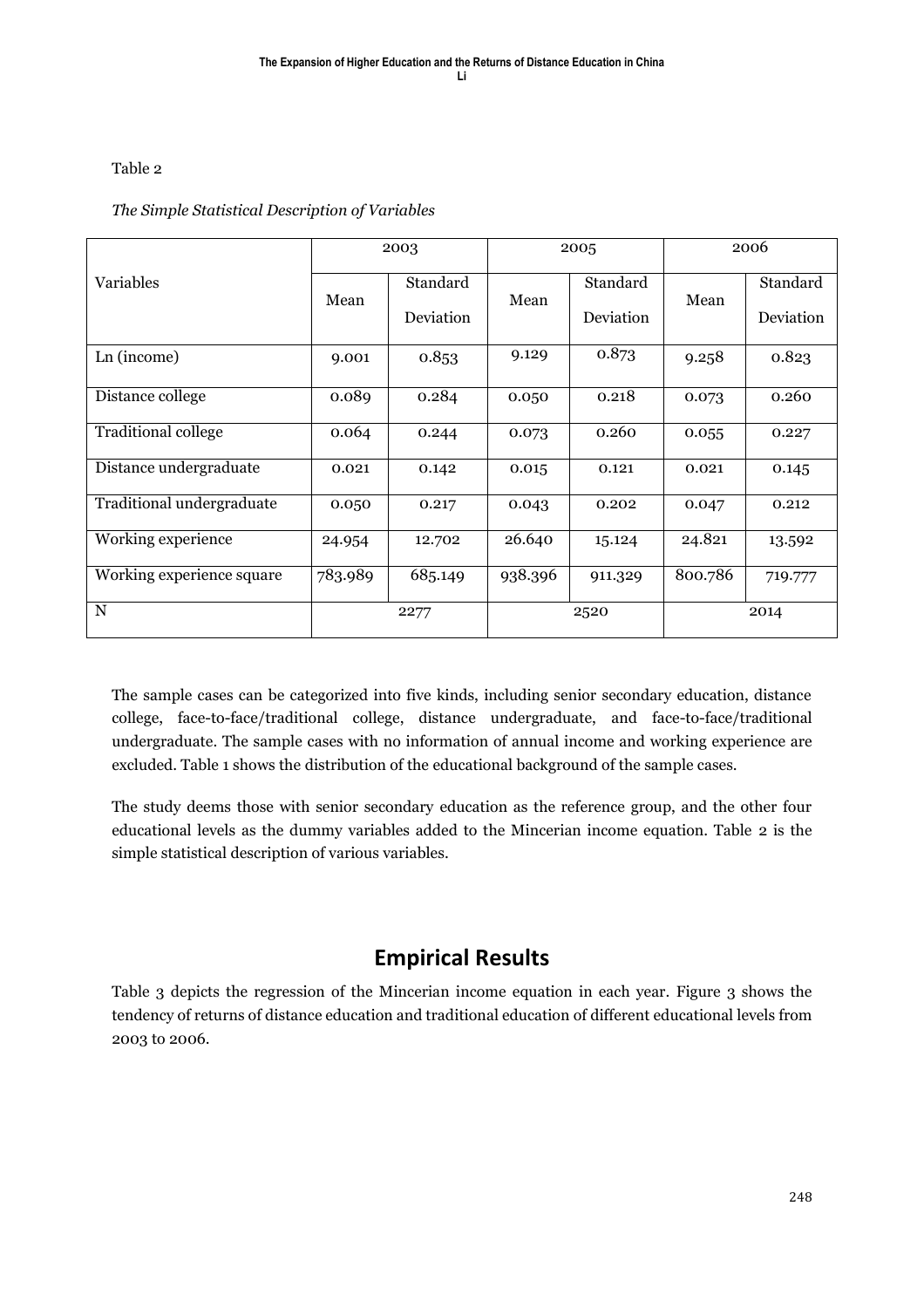#### Table 3

|                            | 2003       | 2005       | 2006       |
|----------------------------|------------|------------|------------|
| Distance college           | $0.396***$ | $0.331***$ | $0.310***$ |
|                            | (0.044)    | (0.050)    | (0.048)    |
| <b>Traditional college</b> | $0.400***$ | $0.446***$ | $0.407***$ |
|                            | (0.050)    | (0.043)    | (0.056)    |
| Distance undergraduate     | $0.568***$ | $0.586***$ | $0.489***$ |
|                            | (0.083)    | (0.086)    | (0.083)    |
| Traditional undergraduate  | $0.873***$ | $0.749***$ | $0.680***$ |
|                            | (0.056)    | (0.054)    | (0.060)    |
| <b>Adjusted R square</b>   | 0.134      | 0.110      | 0.102      |
| $\mathbf N$                | 2277       | 2520       | 2014       |

#### *The Regression of Mincerian Income Equation*

*Note.* The dependent variable is the natural logarithms of an individual's annual income. Standard errors are presented in parentheses. "\*\*\*": significant at the 1% level. The coefficient information of the variables of constant, working experience, and its square are omitted.

From Table 3 and Figure 3 it can be seen, first, that the coefficients of the four education dummy variables are positive and significant, irrespective of distance education or traditional education, junior college education, or undergraduate education. The significance level is p<0.01. This reveals that both Distance Higher Education and Traditional Higher Education can significantly improve learners' income.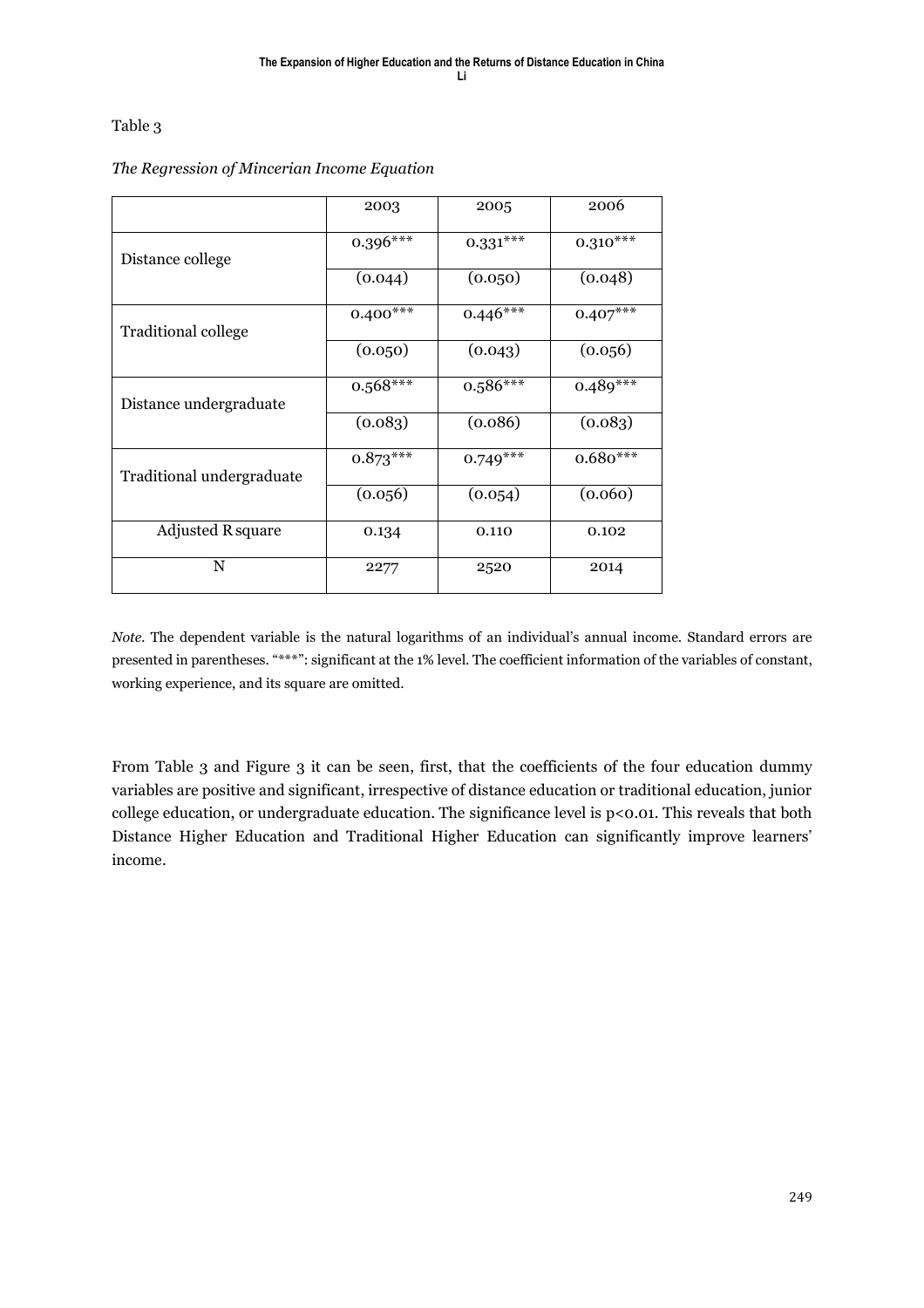

*Figure 3.* The change of returns of distance and traditional education from different educational degrees.

Secondly, the returns of distance education are lower than that of traditional education. It reveals that although both distance and traditional education can increase learners' income significantly, compared to face-to-face education, distance education has a smaller effect on increasing learners' income.

There are many possible explanations why the economic benefit of distance education is lower than that of face-to-face education. For example, distance education provides more flexibility and convenience for the learner, thus potentially attracting students who may be unable (due to work or life commitments) to study full-time at a campus university. With this, the lower economic returns of distance education may not be due to distance education itself but the result of the learners' extracurricular work or life commitments/inability to study full time. Such explanations are beyond the focus of this paper, but it would be helpful for follow-up research to investigate.

Thirdly, the difference of returns of distance education versus traditional education can be determined at different educational levels by dividing the coefficient of traditional education by that of distance education. Both in 2003 and 2006, the difference of undergraduate education is bigger than that of junior college education. This means that the return of distance education is lower than that of traditional education, and the disparity is more apparent at the level of the bachelor's degree.

Lastly, when looking to Figure 3, the returns of distance college, distance undergraduate, and traditional undergraduate education appears to decline each year, suggesting that the returns of these forms of education have a declining tendency. This tendency is consistent with another empirical study (Ding, Yu, & Yu, 2012). This tendency also contrasts the dramatic increase of returns of Higher Education between 1990 and the early 21st century (Chen, Chen, & Xia, 2003; He, 2009; PKU GSE, 2005). This shows that the expansion of Higher Education is accompanied by declined returns of Higher Education.

# **Discussion**

This paper has found that Distance Higher Education can apparently increase learners' income. The coefficients of distance junior college education are about 31% to 40% and the coefficients of distance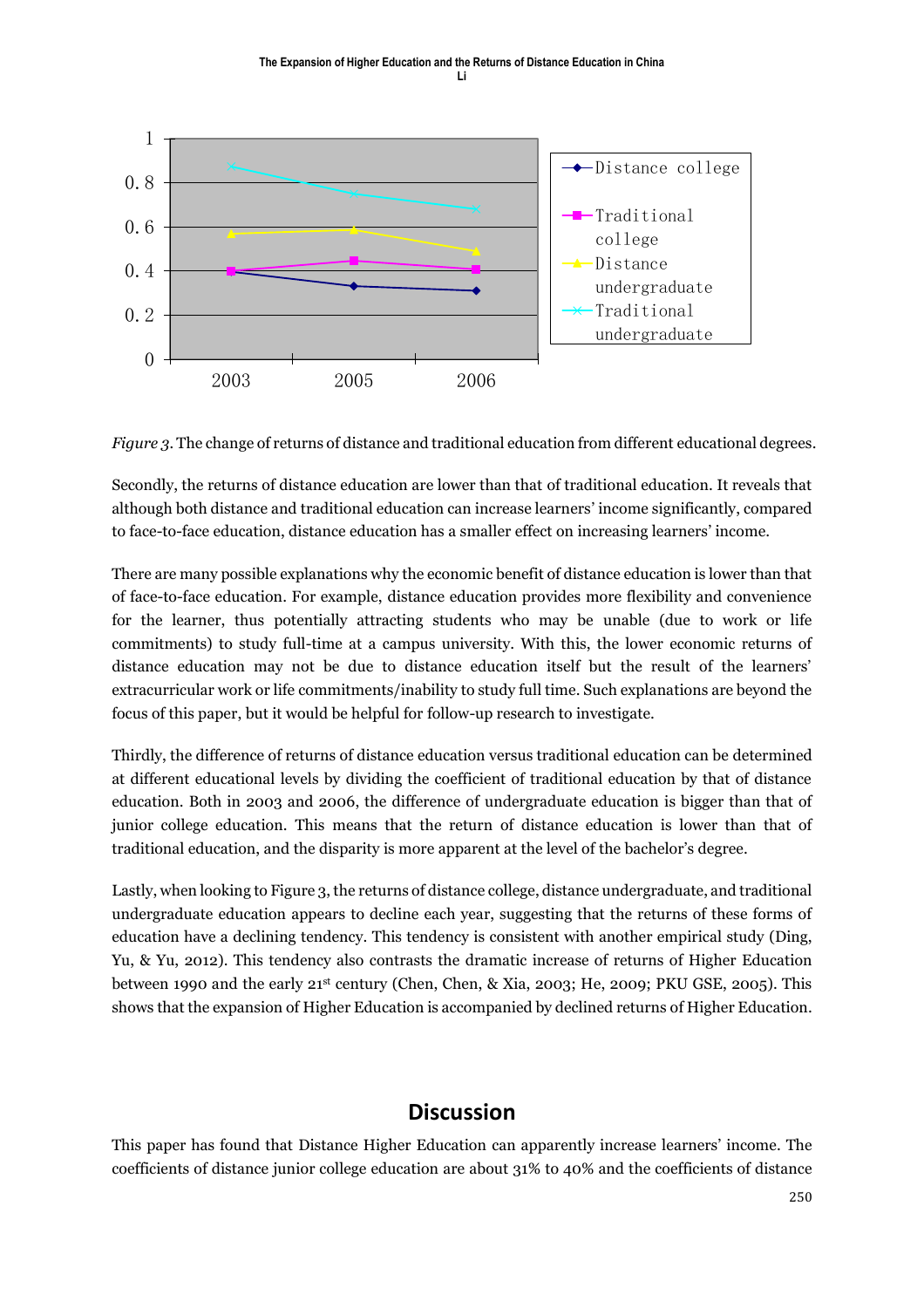undergraduate education are about 49% to 59%. These results suggest that investing in Distance Higher Education is a sound choice. However, the returns of Distance Higher Education have declined, and fall behind that of Traditional Higher Education. The whole Higher Education system in China, especially post-graduate education, is in a continuous state of expansion. (Li, Yuan, & Liu, 2008; Yang & Li, 2012). Thus, the returns of junior college education and undergraduate education are likely to decline, and the Distance Higher Education system currently is not qualified to provide post-graduate education. Thus, the reformation of Distance Higher Education might be expected.

Currently, Distance Higher Education in China does not have a positive reputation. The *People's Daily*, the most authoritative official newspaper, once published several articles criticizing Distance Higher Education in China<sup>iii</sup>. This is a fraught situation for Distance Higher Education. With the expansion of Higher Education, it is rather easier for people to access Traditional Higher Education. Once the return of Distance Higher Education loses its charm, Distance Higher Education it is likely to face further threats and the need to find new rationales, methods, and markets. This should be recognized by the related administrative sectors and providers in the Distance Higher Education system. While Distance Higher Education has continued to flourish in more mature Higher Education systems in Europe and North America, it has done so by embracing new teaching technologies, new "mature age" (non-schoolleaver) students, and professional development markets.

# **Conclusion**

There are plenty of studies on returns of traditional education. Although the economic targets of distance education are to improve learners' skills and to promote their employment (Azeiteiro et al., 2015; Siaciwena, 2008) studies on returns of distance education are fewer, due to the difficulties to obtain data, and the ease of the economic target to be neglected. To fill this gap this study has used large-scale and high-quality data spanning several years to estimate the returns of Traditional and Distance Higher Education from 2003 to 2006, adding education background as a dummy variable to the standard Mincerian income equation.

The empirical results show that as with Traditional Higher Education, Distance Higher Education can significantly improve learners' income. For distance junior college learners, the increase is about 30% to 40%, and for distance undergraduate learners the increase is about 50% to 60%. This reveals that Distance Higher Education is a thoroughly valuable human capital investment. Although the returns of Distance Higher Education are impressive, these returns are apparently lower than those of traditional education, especially in the level of undergraduate education. With the expansion of Higher Education, the returns of Distance Higher Education have a declining tendency.

Based on the empirical results above, this paper suggests that the Distance Higher Education system in China should address this potential looming crisis, especially given that the changing population structures and lowering birth rates are likely to convey further decline (Yang & Li, 2012).

In further research, more attention should be paid to the following three areas. First, the returns of different majors of distance education can be estimated to better guide learners in how to choose majors. Second, the impact of educational quality on the returns of Distance Higher Education can be analyzed since many empirical studies show that quality will increase the returns of traditional face-to-face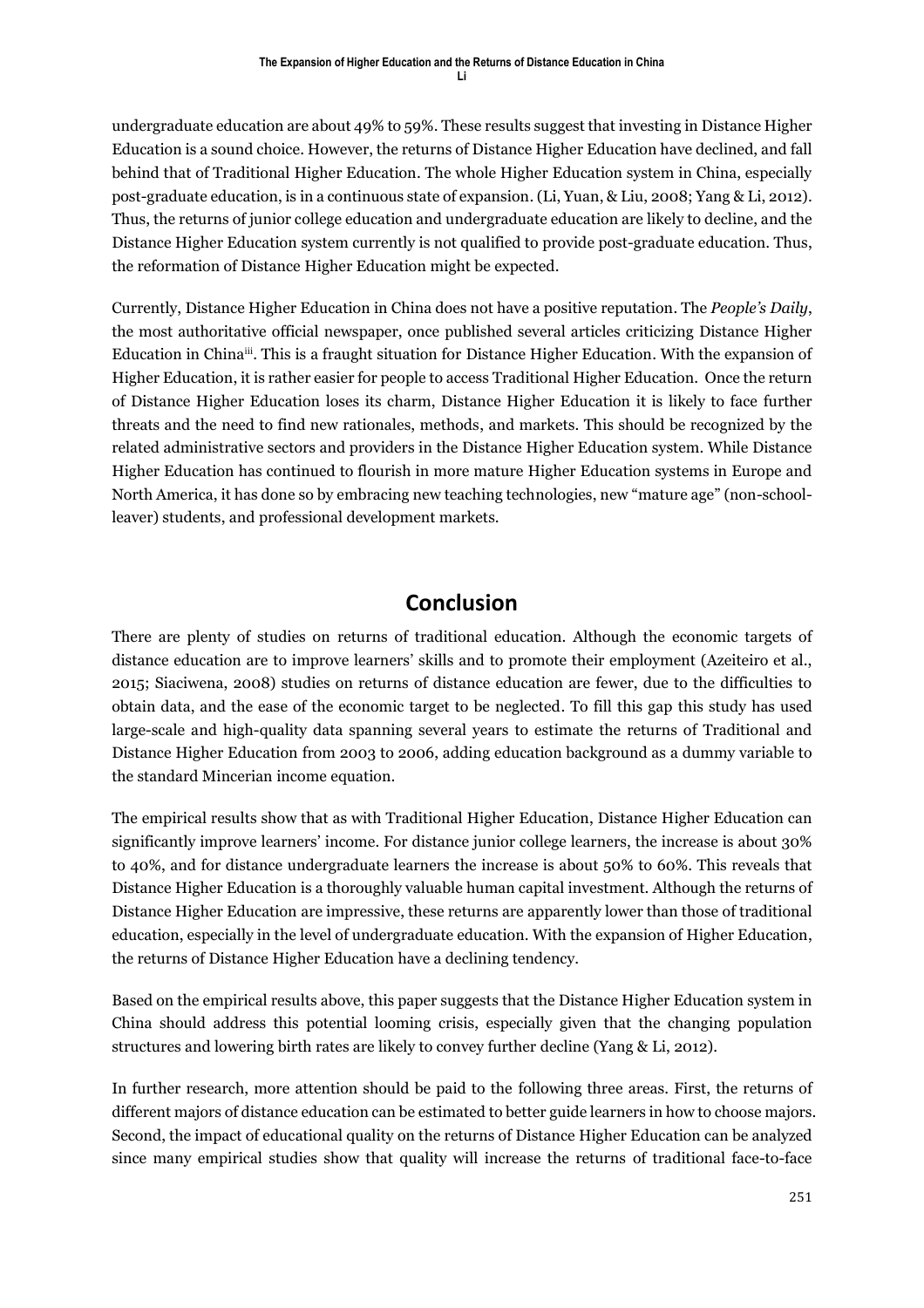Higher Education (Hanushek, Ruhose, & Woessmann, 2015; Hanushek & Woessmann, 2012; Jackson, Johnsonand, & Persico, 2016). Third, there are few empirical studies on the private returns of distance education and fewer empirical studies on the social returns of distance education. Distance education helps learners gain private benefits, and more importantly, it can improve the development of society with high social benefits. Thus, further studies should be conducted to estimate the social returns of distance education.

# **Acknowledgements**

This article was supported by "The basic research project of young teachers of independent research program of Tsinghua University" (NO.: 20151080456). It is also supported by "An empirical study on improving the equity by online education in China" project (NO.: 2016YB103) and was sponsored by The Online Education Research Fund of Ministry of Education Online Education Center (Quantong Education Fund).

The author wishes to thank Professor Tony Bates, Sir John Daniel, Professor Rory McGreal, Professor Geraint Johnes, Professor Hamish Coates and two anonymous reviewers for their helpful comments on earlier drafts.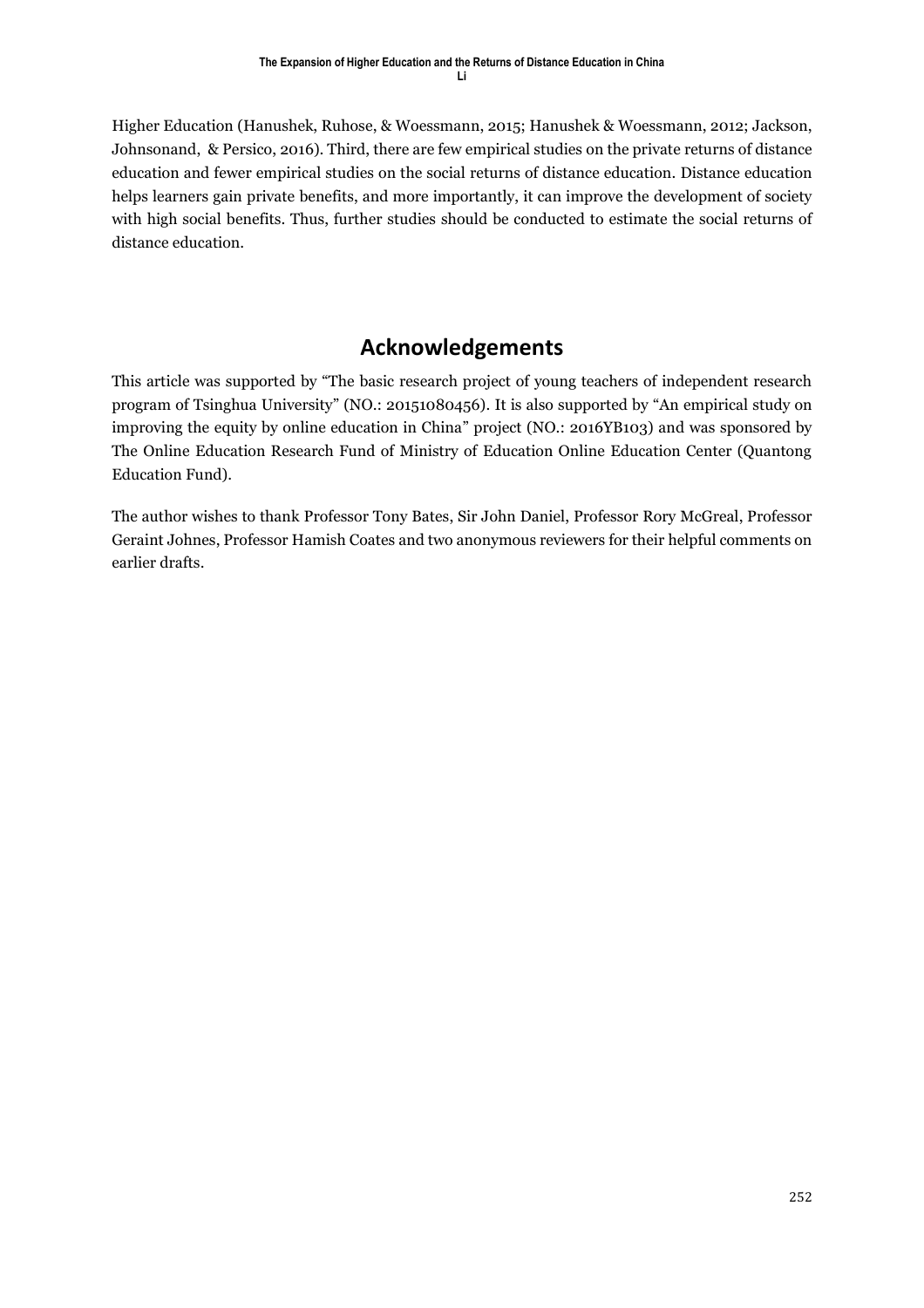# References

- Azeiteiro, U. M., Bacelar-Nicolaua, P., Caetano, F., & Caeiro, S. (2015). Education for sustainable development through e-learning in higher education: Experiences from Portugal. *Journal of Cleaner Production, 106*(1), 308–319. Retrieved from <https://www.sciencedirect.com/science/article/pii/S0959652614012505>
- Bates, T. (1995). *Technology, open learning and distance education*. London & New York: Routledge.
- Bartolic-Zlomislic, S., & Bates, T. (1999a). Investing in on-line learning: Potential benefits and limitations. *Canadian Journal of Communication, 24*(3), 349-366. Retrieved from <https://www.cjc-online.ca/index.php/journal/article/view/1111/1017>
- Bartolic-Zlomislic, S., & Bates, T. (1999b). *Assessing the costs and benefits of telelearning: A case study from the University of British Columbia*. Developing and Applying a Cost-Benefit Model for Assessing Telelearning Project Report. Retrieved from http://www.c3l.unioldenburg.de/cde/econ/readings/bates99.pdf
- Becker, G. S. (1964). *Human capital: A theoretical and empirical analysis, with special reference to education*. New York, NY: Columbia University Press.
- Bramble, W. B., & Panda, S. (2008). *Economics of distance and online learning: Theory, practice and research*. London, UK: Routledge.
- Carnoy, M. (1995). Rates of return to education. In M. Carnoy (Ed.), *International encyclopedia of economics of education* (2nd ed.; pp.364-369). Oxford, UK: Pergamon Press and Elsevier Science.
- Chinese General Social Survey. (2018). *Overview*. Retrieved from http://www.chinagss.org/index.php?r=index/introduce
- Chen, X. Y., Chen, L. K., & Xia, C. (2003). Rates of return to schooling in urban China: Changes in the 1990s. *Peking University Education Review*, *1*(2), 65-72. DOI: 10.19355/j.cnki.1671- 9468.2003.02.011.
- Cukier, J. (1997). Cost-benefit analysis of telelearning: Developing a methodology framework. *Distance Education, 18*(1), 137-152. Retrieved from <https://www.tandfonline.com/doi/pdf/10.1080/0158791970180110>
- Daly, A., Lewis, P., Lewis, M., & Heaslip, T. (2015). The private rate of return to a university degree in Australia. *Australian Journal of Education, 59*(1), 97-112. DOI:10.1177/0004944114565117.
- Ding, X. F. (2001). The Stages of Development, Prosperity And Adjustment of Distance Education in China. *Modern Distance Education, 17*(2), 6-9.
- Ding, X. H., Yu, H. X., & Yu, Q. M. (2012). Private returns to different educational levels in urban China: 2002-2009. *Peking University Education Review, 9(*3), 73-84. DOI: 10.19355/j.cnki.1671-9468.2012.03.008.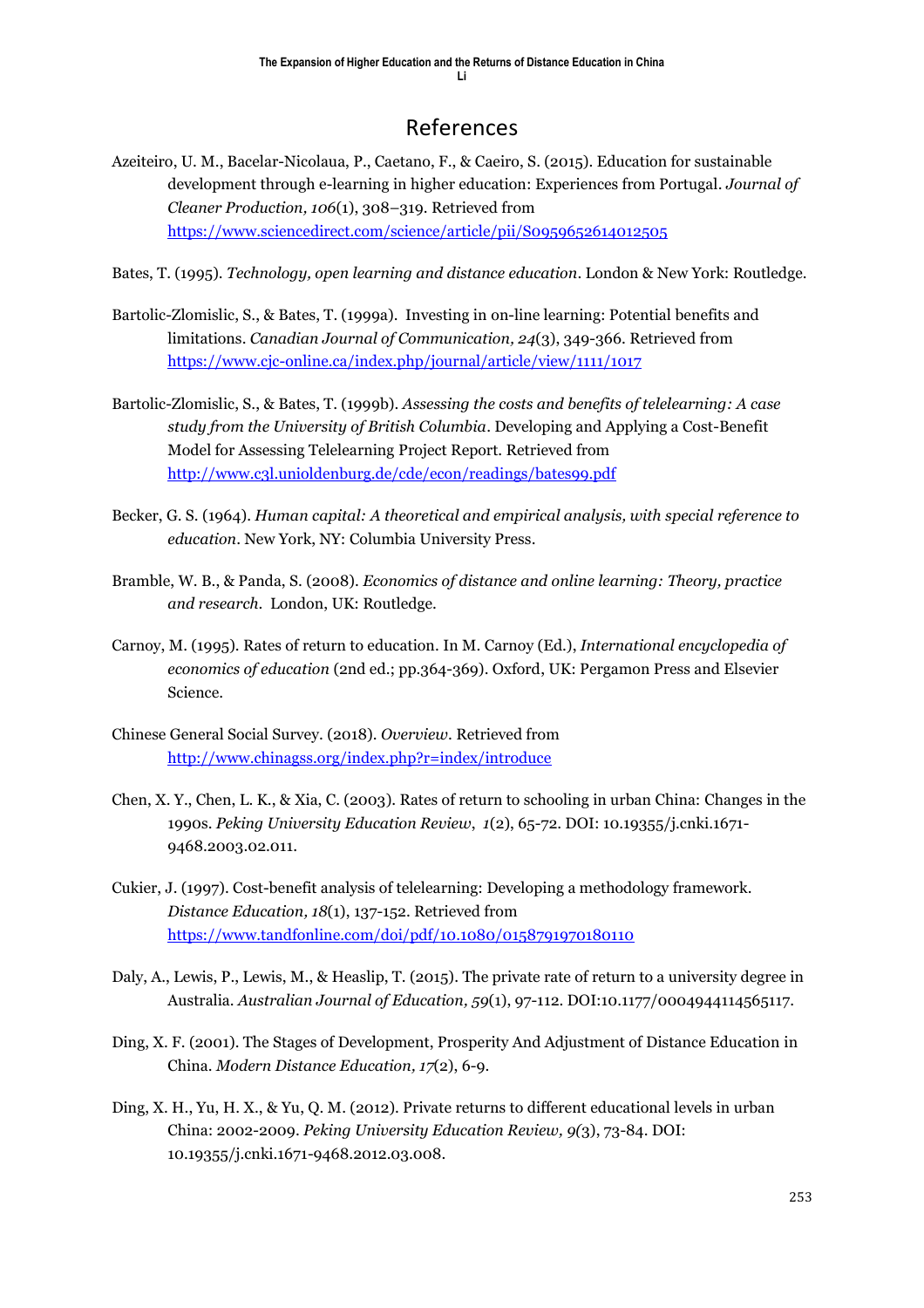- Hanushek, E. A., Ruhose, J., & Woessmann, L. (2015). *Human capital quality and aggregate income differences: Development accounting for U.S. states* (National Bureau of Economic Research Working Paper No. 21295). Retrieved from <http://www.nber.org/papers/w21295>
- Hanushek, E. A., & Woessmann, L. (2012). Do better schools lead to more growth? Cognitive skills, economic outcomes, and causation. *Journal of Economic Growth, 17*(4), 267-321. Retrieved from<http://hdl.handle.net/10.1007/s10887-012-9081-x>
- Hartog, J., & Gerritsen, S. (2016). *Mincer earnings functions for the Netherlands 1962-2012*. *De Economist*, *164*(3), 235–253. DOI: 10.1007/s10645-016-9279-y
- He, Y. M. (2009). The changes of the rate of return to education: An empirical study based on the data of CHNS. *Chinese Journal of Population Science, 22*(2), 44-54.
- Heckman, J. J., Lochner, L. J., & Todd, P. E. (2003). *Fifty years of Mincer earnings regressions* (National Bureau of Economic Research Working Paper No. 9732). Retrieved from <http://www.nber.org/papers/w9732>
- Hülsmann, T. (1997). *Literature review on cost-effectiveness in ODL systems*. International Research Foundation for Open Learning. Retrieved from http://isg.urv.es/publicity/isg/projects/2002- 2005\_bff/litrevrpt.pdf
- Jackson, C. K., Johnson, R. C., & Persico, C. (2016). The effects of school spending on educational and economic outcomes: Evidence from school finance reforms. *Quarterly Journal of Economics, 131*(1), 157-218. <https://academic.oup.com/qje/article/131/1/157/2461148>
- Li, F. L., & Fu, X. Y. (2015). Is China's online graduate education ready: Based on the analysis of "Online Graduate Education" in USA? *Open Educational Research*, *21*(2), 49-54. DOI: 1007  $-$  2179(2015) 02  $-$  0049  $-$  07.
- Li, F. L., Morgan, W.J., & Ding, X. H. (2008). The expansion of higher education, employment and over-education in China. *International Journal of Educational Development*, *28*(6), 687-697. DOI: 10.1016/j.ijedudev.2007.10.002.
- Li, F. L., Xia, G. S., Zhao, X. H., & Zhang, S. G. (2009). An empirical study on the rates of return to distance higher education: Evidence from students in Nanjing Radio & TV University and Haerbing Radio & TV University. *Open Educational Research, 15*(3), 10-15. DOI: 100722179 (2009) 0320010206
- Li, F. L., Yuan, B. T., & Liu, H. Q. (2008). The forecast of the scale of post-graduate enrolment in China: From an international comparative perspective. *Journal of Higher Education*, *29*(5), 50-56. DOI: 100024203 (2008) 0520050207
- Li, F. L., Zhou, M. Y., & Fan, B. L. (2014). Can distance education increase educational equality?—— Evidence from the expansion of Chinese Higher Education. *Studies in Higher Education, 39(10),* 1811-1822. DOI: 10.1080/03075079.2013.806462

Mincer, J. (1974). *Schooling, experience and earnings*. New York, NY: Columbia University Press.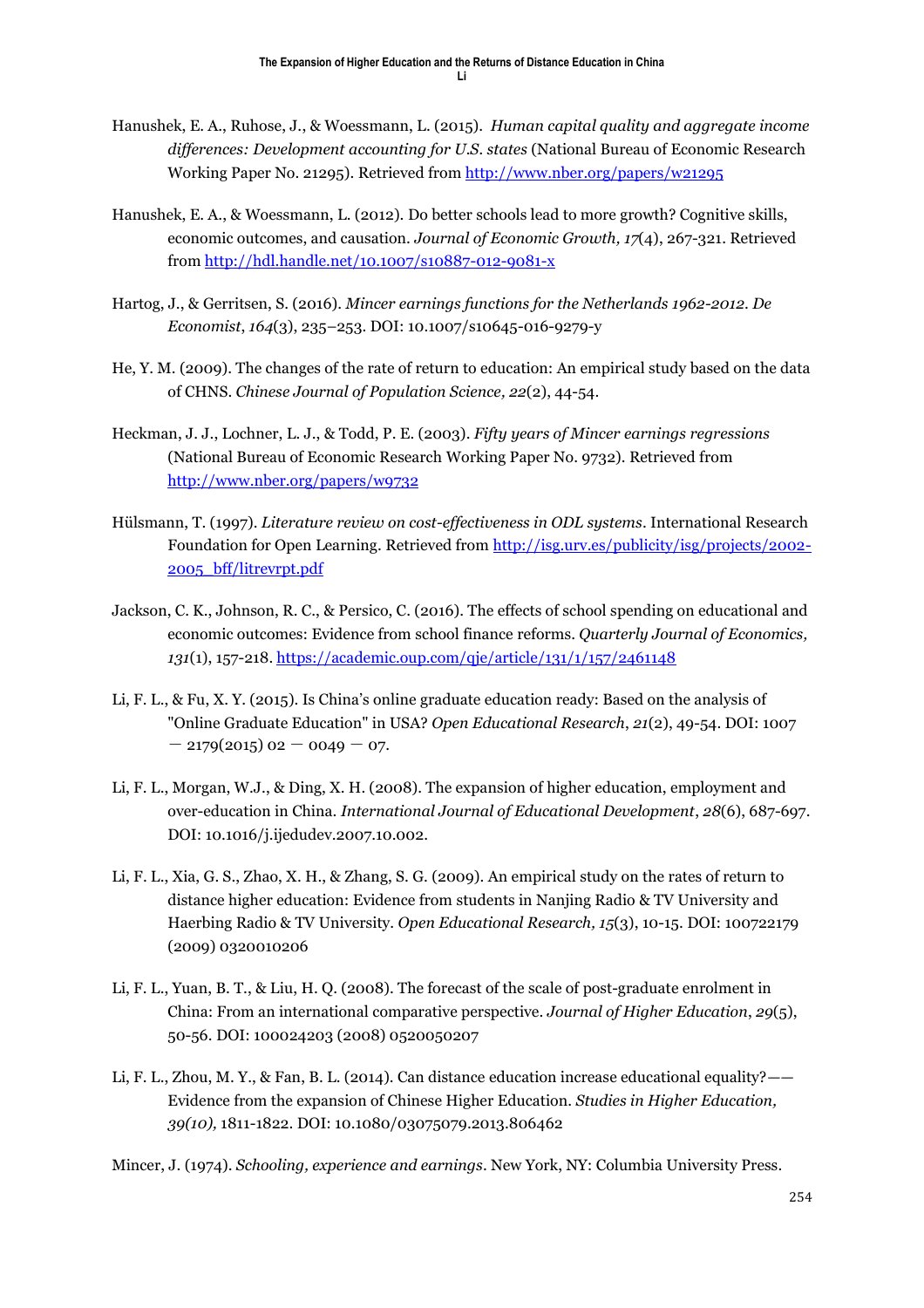- MOE, China. (1999). *The opinion on the development of China's modern distance education.* MOE. Retrieved from [http://www.xrtvu.com/office/oldfile/2002/01/04/AA480822-F067-4174-](http://www.xrtvu.com/office/oldfile/2002/01/04/AA480822-F067-4174-9821-2760D5A258FC/Index.htm) [9821-2760D5A258FC/Index.htm](http://www.xrtvu.com/office/oldfile/2002/01/04/AA480822-F067-4174-9821-2760D5A258FC/Index.htm)
- MOE, China. (2009). *The notice on the academic credentials education enrolment work for distance education pilot universities in 2009.* MOE. Retrieved from [http://www.moe.gov.cn/srcsite/A07/moe\\_743/200903/t20090328\\_110176.html](http://www.moe.gov.cn/srcsite/A07/moe_743/200903/t20090328_110176.html)
- Moore, M. D. (2013). *Handbook of distance education (3rd ed.)*. London & New York: Routledge.
- Ni, Q. R., Xu, H. J., Liang, Z. G., & Zhu, M. L. (2011). An empirical study of mincerian rate of return to higher distance education: An example of undergraduates in Ningbo Radio & TV University. *Journal of Ningbo Radio & TV University, 8*(2), 73-76.
- Open University of China. (2016). "13th five-year plan" reform and construction of the open university of China. Retrieved from [http://www.ouchn.edu.cn/News/ArticleDetail.aspx?ArticleId=9c549df3-f111-43c8-aad0](http://www.ouchn.edu.cn/News/ArticleDetail.aspx?ArticleId=9c549df3-f111-43c8-aad0-f6352f179033&ArticleType=2) [f6352f179033&ArticleType=2](http://www.ouchn.edu.cn/News/ArticleDetail.aspx?ArticleId=9c549df3-f111-43c8-aad0-f6352f179033&ArticleType=2)
- PKU GSE. (2005). Education and employment survey of Chinese urban residents in 2004 (a). *PKU GSE Newsletter 092*.
- Psacharopoulos, G., & Patrinos, H. A. (2004). Returns to investment in education: A further update. *Education Economics, 12*(2), 111-134. Retrieved from <https://www.tandfonline.com/doi/abs/10.1080/0964529042000239140>
- Rumble, G. (2001). The costs and costing of networked learning. *Journal of Asynchronous Learning Networks, 5*(2), 75-96. Retrieved from [http://www.c3l.uni](http://www.c3l.uni-oldenburg.de/cde/media/readings/rumb01d.pdf)[oldenburg.de/cde/media/readings/rumb01d.pdf](http://www.c3l.uni-oldenburg.de/cde/media/readings/rumb01d.pdf)
- Rumble, G. (2004). *Papers and debates on the economics and costs of distance and online learning*. Oldenburg: Bibliotheks- und Informationssystem der Carl von Ossietzky University. Retrieved from <http://www.c3l.uni-oldenburg.de/cde/rumble.pdf>
- Schultz, T. W. (1961). Investment in human capital. *American Economic Review*, *51*(1), 1-17. Retrieved from<https://www.jstor.org/stable/1818907>
- Siaciwena, R. (2008). Distance education/learning. In McCulloch, G., & Crook, D. (Eds.), *The routledge international encyclopedia of education* (pp.175-178). London, UK: Routledge.
- Trow, M. (1973). *Problems in the transition from elite to mass higher education*. California, USA: Carnegie Commission on Higher Education.
- Yang, Z. J., & Li, F. L. (2012). The forecast of the scale of distance higher education in China. *China Educational Technology, 32*(8), 35-39. DOI: 1006—9860(2012)08—0035—05.
- Zheng, Q. H., Chen, G, & Zhang, X. D. (2009). Individual return ratio of education investment for distance education. *Journal of Beijing Normal University (Social Sciences)*, *46*(02), 99-105.